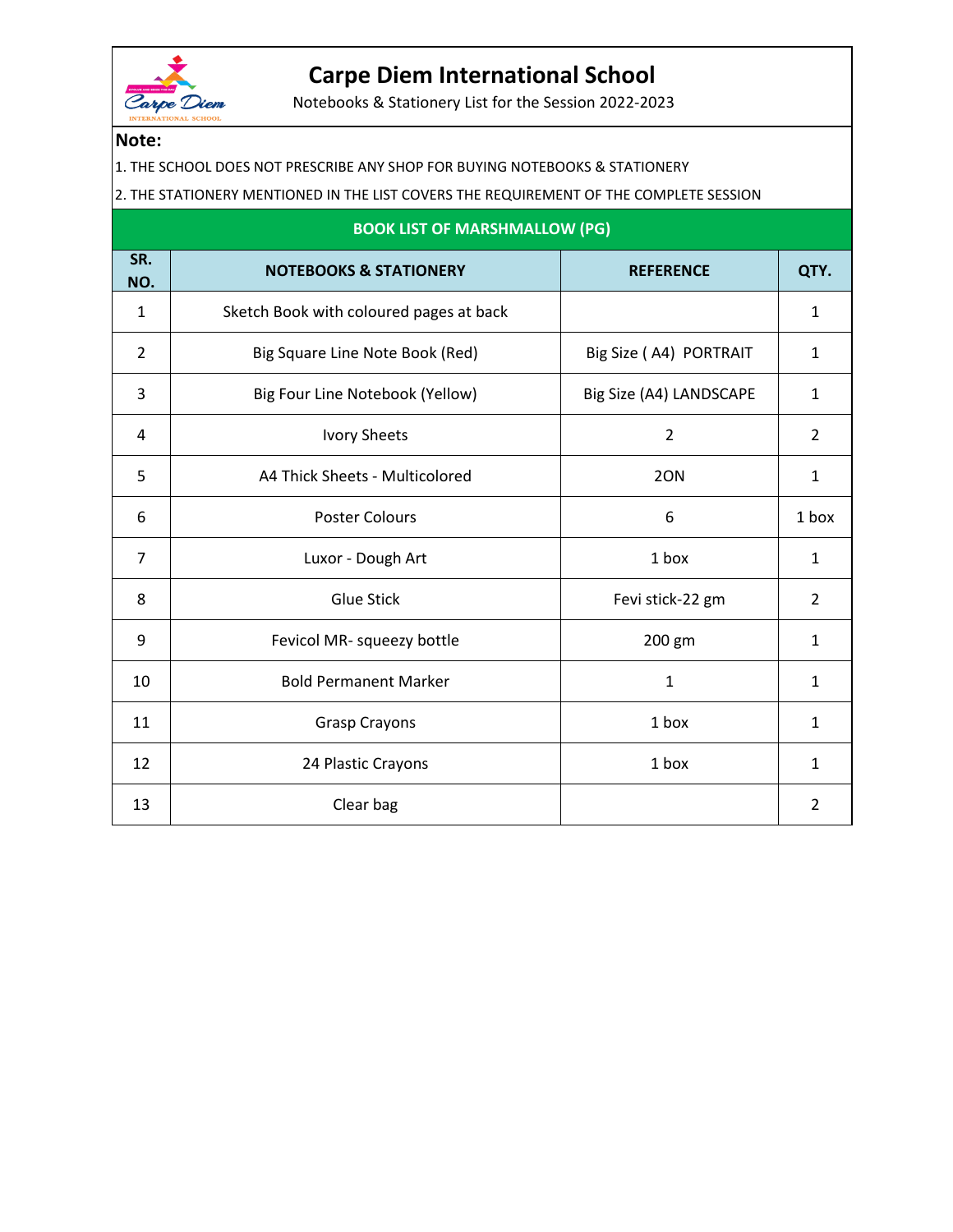| <b>BOOK LIST OF LOLLIPOP (NURSERY)</b> |                                                 |                         |                |
|----------------------------------------|-------------------------------------------------|-------------------------|----------------|
| SR.<br>NO.                             | <b>NOTEBOOKS &amp; STATIONERY</b>               | <b>REFERENCE</b>        | QTY.           |
| 1                                      | Medium Square Line Note Book (Red)              | Big Size (A4) PORTRAIT  | 4              |
| $\overline{2}$                         | Four Line Notebook with dividing Lines (Yellow) | Medium size Notebook    | 1              |
| 3                                      | Big Four Line Notebook (Yellow)                 | Big Size (A4) LANDSCAPE | 1              |
| 4                                      | 2 IN 1 NOTEBOOK (Pink)                          | normal size             | 1              |
| 5                                      | Almanac                                         |                         | 1              |
| 6                                      | Sketch Book with colored pages at back          |                         | 1              |
| $\overline{7}$                         | <b>Ivory Chart Papers</b>                       | $\overline{2}$          | $\overline{2}$ |
| 8                                      | Thick Fluorescent sheet - Blue & Green colors   | 2 each                  | 4              |
| 9                                      | A4 Thick Sheets - Multicolored                  | 20 N                    | 1              |
| 10                                     | 24 Plastic Crayons                              | 1 box                   | $\mathbf{1}$   |
| 11                                     | Luxor - Dough Art                               | 1 box                   | 1              |
| 12                                     | <b>Glue Stick</b>                               | Fevi stick-22 gm.       | $\overline{2}$ |
| 13                                     | Fevicol MR- Squeezy bottle                      | 200 gm.                 | $\mathbf{1}$   |
| 14                                     | Pencils                                         | <b>Boxes</b>            | 5              |
| 15                                     | <b>Erasers</b>                                  | Packet                  | $\mathbf{1}$   |
| 16                                     | Clear Bag                                       |                         | $\overline{2}$ |
| 17                                     | <b>Poster Colours</b>                           | 6                       | 1 box          |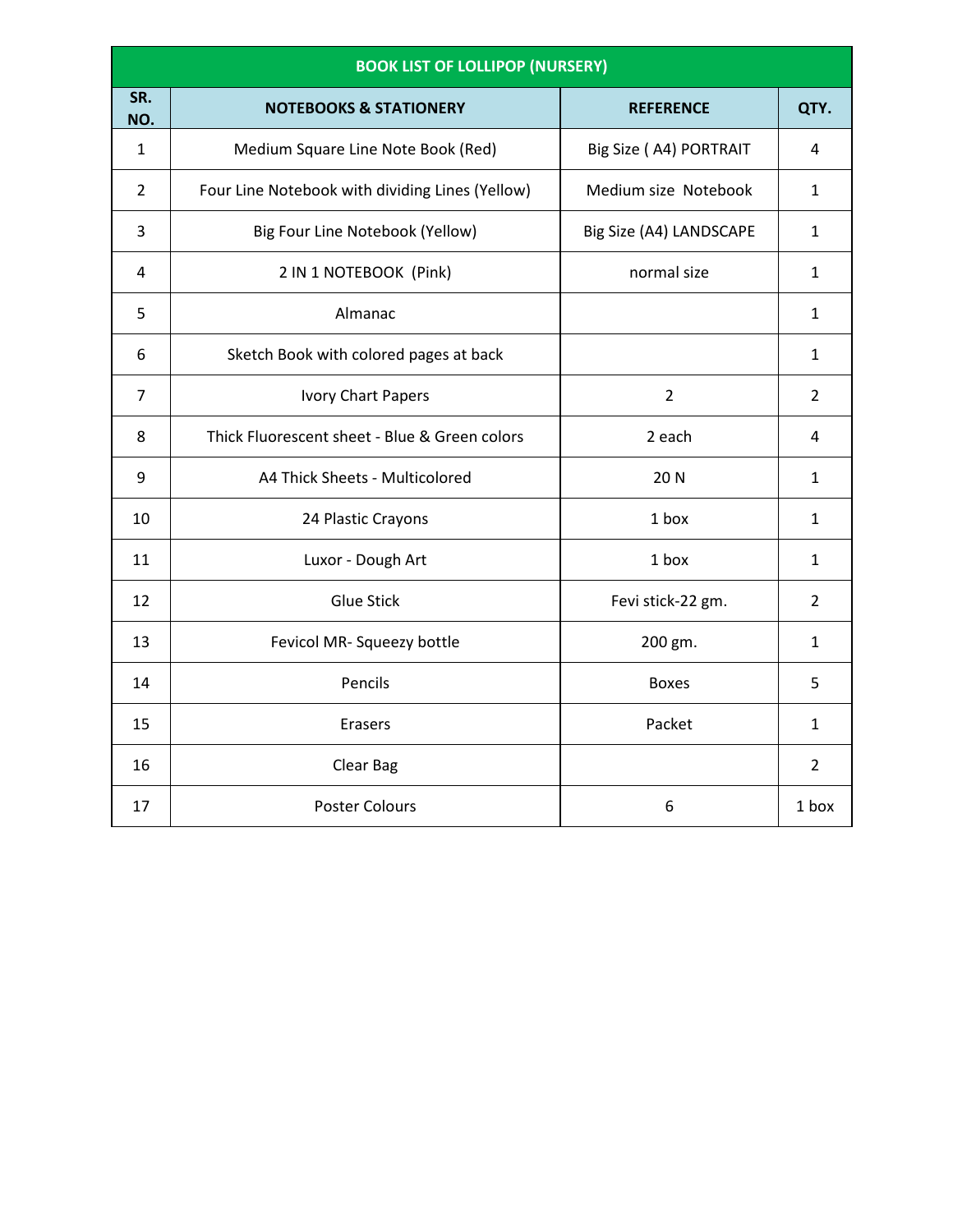|                | <b>BOOK LIST OF ICE CREAM (LKG)</b>            |                        |                |
|----------------|------------------------------------------------|------------------------|----------------|
| SR.<br>NO.     | <b>NOTEBOOKS &amp; STATIONERY</b>              | <b>REFERENCE</b>       | QTY.           |
| $\mathbf{1}$   | Medium Square Line Note Book (Red)             | Normal Note book       | 4              |
| $\overline{2}$ | Four Line Note Book (Yellow)                   | <b>Normal Notebook</b> | 4              |
| 3              | Five line Notebook with dividing lines (Green) | <b>Normal Notebook</b> | $\overline{2}$ |
| 4              | 3 IN 1 NOTEBOOK with Five Line (Pink)          | normal size            | $\mathbf{1}$   |
| 5              | Almanac                                        |                        | $\mathbf{1}$   |
| 6              | Sketch Book with coloured pages at back        |                        | $\mathbf{1}$   |
| 7              | <b>Poster Colours</b>                          | 6                      | 1 box          |
| 8              | Thick Fluorescent Sheets: Orange & Pink        | $\overline{2}$         | 4              |
| 9              | <b>Bold Sketch pens</b>                        | 12 N                   | 1 box          |
| 10             | <b>Glue Stick</b>                              | Fevi stick-22 gm       | $\overline{2}$ |
| 11             | Fevicol MR- squeezy bottle                     | 200 gm                 | $\mathbf{1}$   |
| 12             | Luxor - Dough Art                              | 1 box                  | $\mathbf{1}$   |
| 13             | Permanent Bold Marker - Black                  | $\mathbf{1}$           | $\mathbf{1}$   |
| 14             | 24 Plastic Crayons                             | 1 box                  | $\mathbf{1}$   |
| 15             | Pencils & Erasers                              | <b>Each Packets</b>    | 4              |
| 16             | Clear Bag                                      |                        | 2              |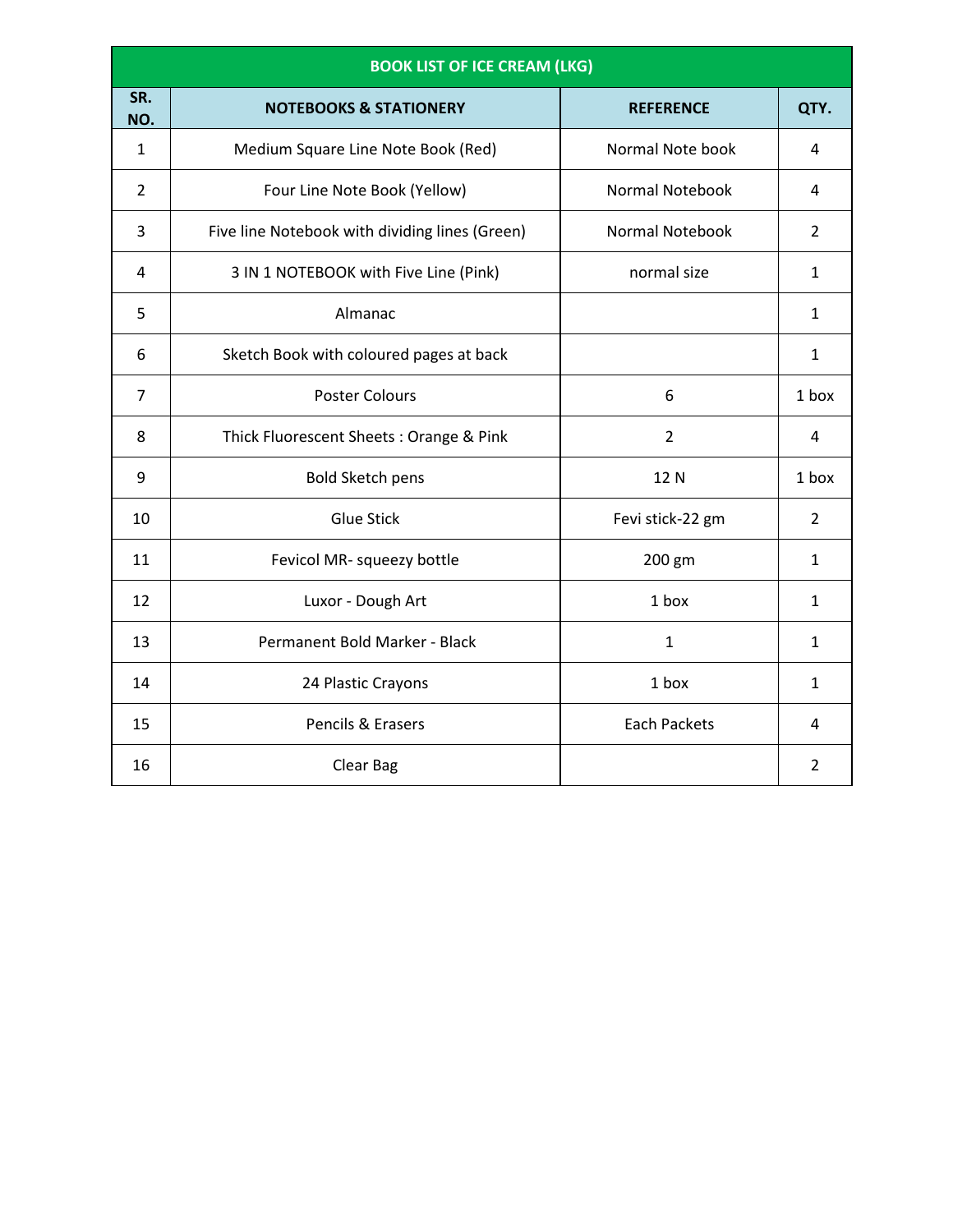|                | <b>BOOK LIST OF UKG (CHOCOLATTE)</b>       |                        |                |
|----------------|--------------------------------------------|------------------------|----------------|
| SR.<br>NO.     | <b>NOTEBOOKS &amp; STATIONERY</b>          | <b>REFERENCE</b>       | QTY.           |
| $\mathbf{1}$   | Medium Square Line Note Book (red)         | <b>Normal Notebook</b> | 4              |
| $\overline{2}$ | Four Line Note Book (Yellow)               | <b>Normal Notebook</b> | 4              |
| 3              | Five Line Notebook (Green)                 | <b>Normal Notebook</b> | 4              |
| 4              | 3 IN 1 NOTEBOOK with Five Line (Pink)      | normal size            | $\mathbf{1}$   |
| 5              | Almanac                                    |                        | $\mathbf{1}$   |
| 6              | Sketch Book with colored pages at the back |                        | $\mathbf{1}$   |
| $\overline{7}$ | Ivory Chart Papers                         | $\overline{2}$         | $\overline{2}$ |
| 8              | Thick Fluorescent sheet - Yellow & Red     | 2 each                 | 4              |
| 9              | A4 Thick Sheets - Multicolored             | 20 N                   | $\mathbf{1}$   |
| 10             | <b>Bold Sketch pens</b>                    | 12 N                   | 1 box          |
| 11             | 24 Plastic Crayons - DOMS                  | 1 box                  | $\mathbf{1}$   |
| 12             | Luxor - Dough Art                          | 1 box                  | $\mathbf{1}$   |
| 13             | <b>Glue Stick</b>                          | Fevi stick-22 gm       | $\overline{2}$ |
| 14             | Fevicol MR- squeezy bottle                 | 200 gm                 | $\mathbf{1}$   |
| 15             | <b>Poster Colours</b>                      | 6                      | 1 box          |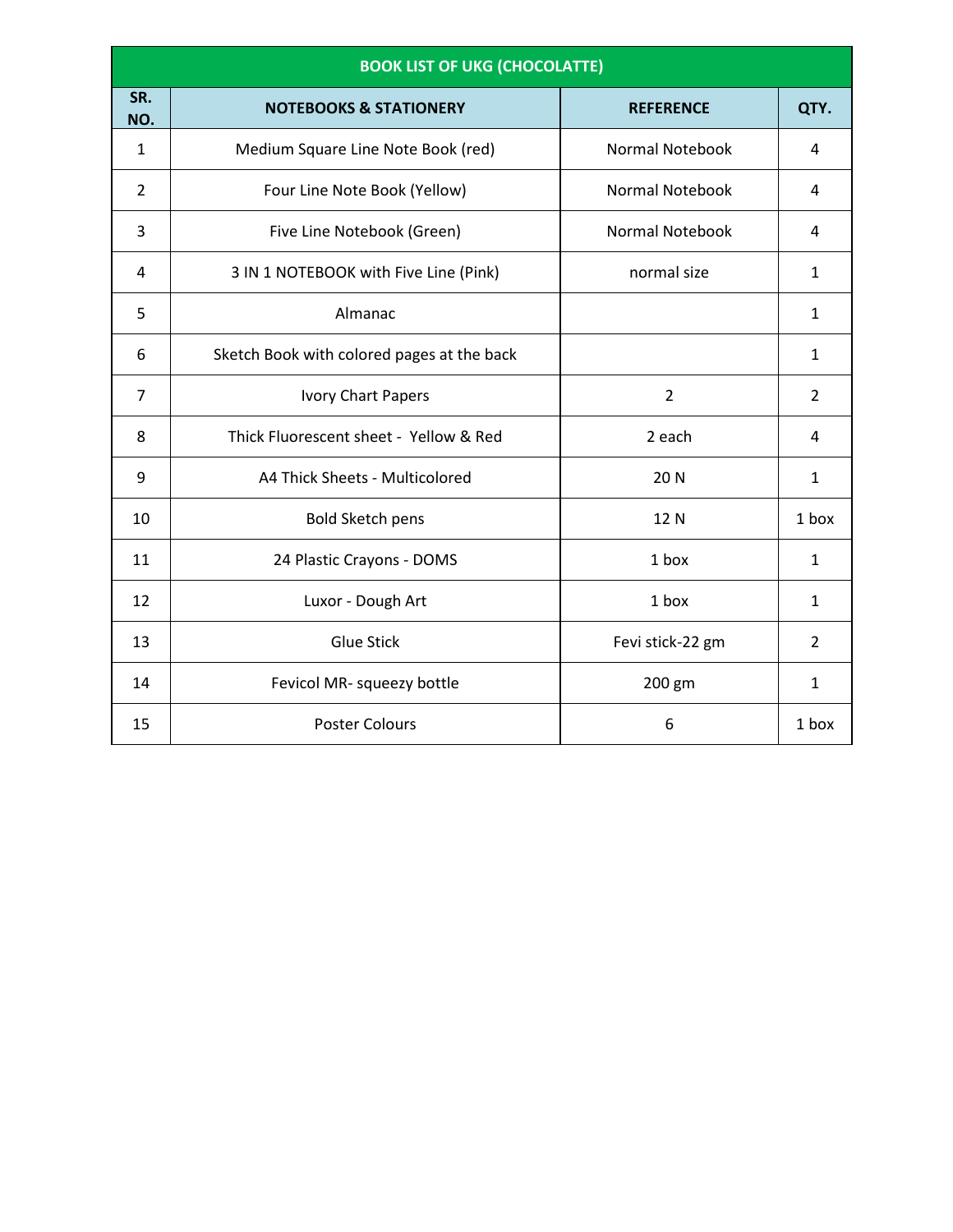|                | <b>BOOK LIST OF GRADE I</b>                        |                  |                |
|----------------|----------------------------------------------------|------------------|----------------|
| SR.<br>NO.     | <b>NOTEBOOKS &amp; STATIONERY</b>                  | <b>REFERENCE</b> | QTY.           |
| $\mathbf{1}$   | Square Line Note Book (Red)                        | normal size      | 3              |
| $\overline{2}$ | Four Line Notebook (Yellow)                        | normal size      | 5              |
| 3              | 2 R Double line Punjabi & Hindi Note Book -(Green) | normal size      | 6              |
| 4              | Four Line Interleaf (Orange)                       | normal size      | 2              |
| 5              | 3 IN 1 NOTEBOOK with Double Line (Pink)            | normal size      | 3              |
| 6              | Sketch Book - 30 pages                             | normal size      | $\mathbf{1}$   |
| $\overline{7}$ | Scrap Book                                         |                  | 1              |
| 8              | Almanac                                            |                  | $\mathbf{1}$   |
| 9              | 24 Plastic Crayons                                 | Box              | $\overline{2}$ |
| 10             | Clear Bag                                          |                  | $\overline{2}$ |
| 11             | <b>Box File (Only for New Admissions)</b>          |                  | 1              |
| 12             | <b>Sketch Pens</b>                                 | 12               | 1 pkt.         |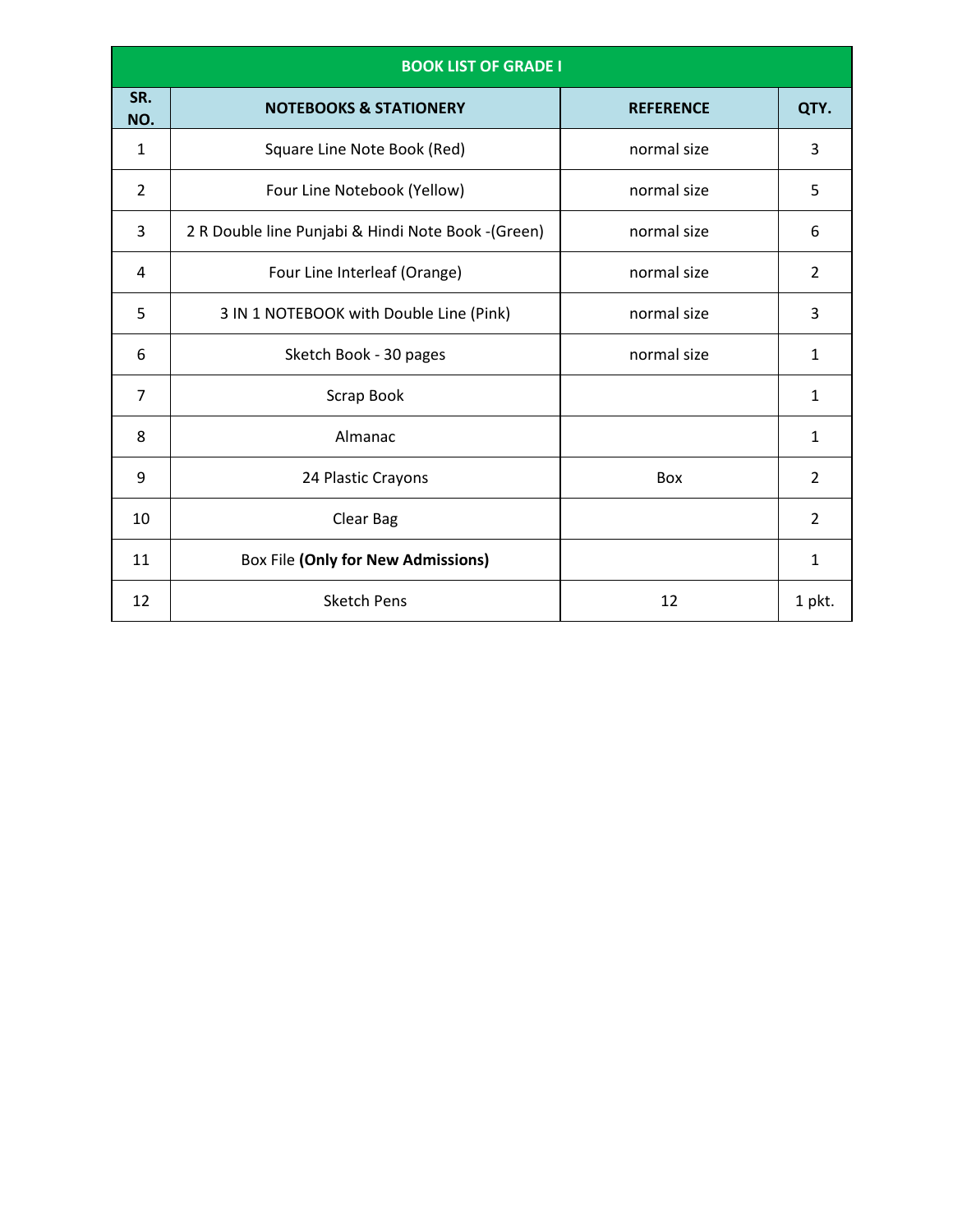|                | <b>BOOK LIST OF GRADE II</b>                       |                  |                |
|----------------|----------------------------------------------------|------------------|----------------|
| SR.<br>NO.     | <b>NOTEBOOKS &amp; STATIONERY</b>                  | <b>REFERENCE</b> | QTY.           |
| $\mathbf{1}$   | Square Line Note Book (Red)                        | normal size      | 3              |
| $\overline{2}$ | Four Line Notebook (Yellow)                        | normal size      | 5              |
| 3              | 2 R Double line Punjabi & Hindi Note Book -(Green) | normal size      | 8              |
| 4              | Four Line Interleaf (Orange)                       | normal size      | 3              |
| 5              | 3 IN 1 NOTEBOOK with Double Line (Pink)            | normal size      | $\overline{2}$ |
| 6              | Almanac                                            | normal size      | 1              |
| $\overline{7}$ | Sketch Book - 30 pages                             |                  | 1              |
| 8              | Scrap Book                                         |                  | $\mathbf{1}$   |
| 9              | Clear Bag                                          |                  | $\overline{2}$ |
| 10             | <b>Box File (Only for New Admissions)</b>          |                  | 1              |
| 11             | <b>Plastic Crayons</b>                             | 12 N             | 2 box          |
| 12             | <b>Sketch Pens-Thin</b>                            | 12 N             | 1 pkt          |

|                | <b>BOOK LIST OF GRADE III</b>           |                  |                |
|----------------|-----------------------------------------|------------------|----------------|
| SR.<br>NO.     | <b>NOTEBOOKS &amp; STATIONERY</b>       | <b>REFERENCE</b> | QTY.           |
| 1              | Single line Note Books (Purple)         |                  | 18             |
| 2              | Interleaf Single line notebook (Orange) |                  | 3              |
| 3              | Sketch Book - 30 pages                  | normal size      | 1              |
| 4              | 24 Plastic Crayons - DOMS               | Box              | 1              |
| 5              | Sketch Pens (1 packet) - 12 shades      |                  | 1              |
| 6              | Posters Colors (1 BOX) - 6 shades       | Box              | 1              |
| $\overline{7}$ | <b>Brush Round</b>                      | 2 N              | $\overline{2}$ |
| 8              | <b>Clear Bags</b>                       | 2 N              | $\overline{2}$ |
| 9              | Almanac                                 |                  | 1              |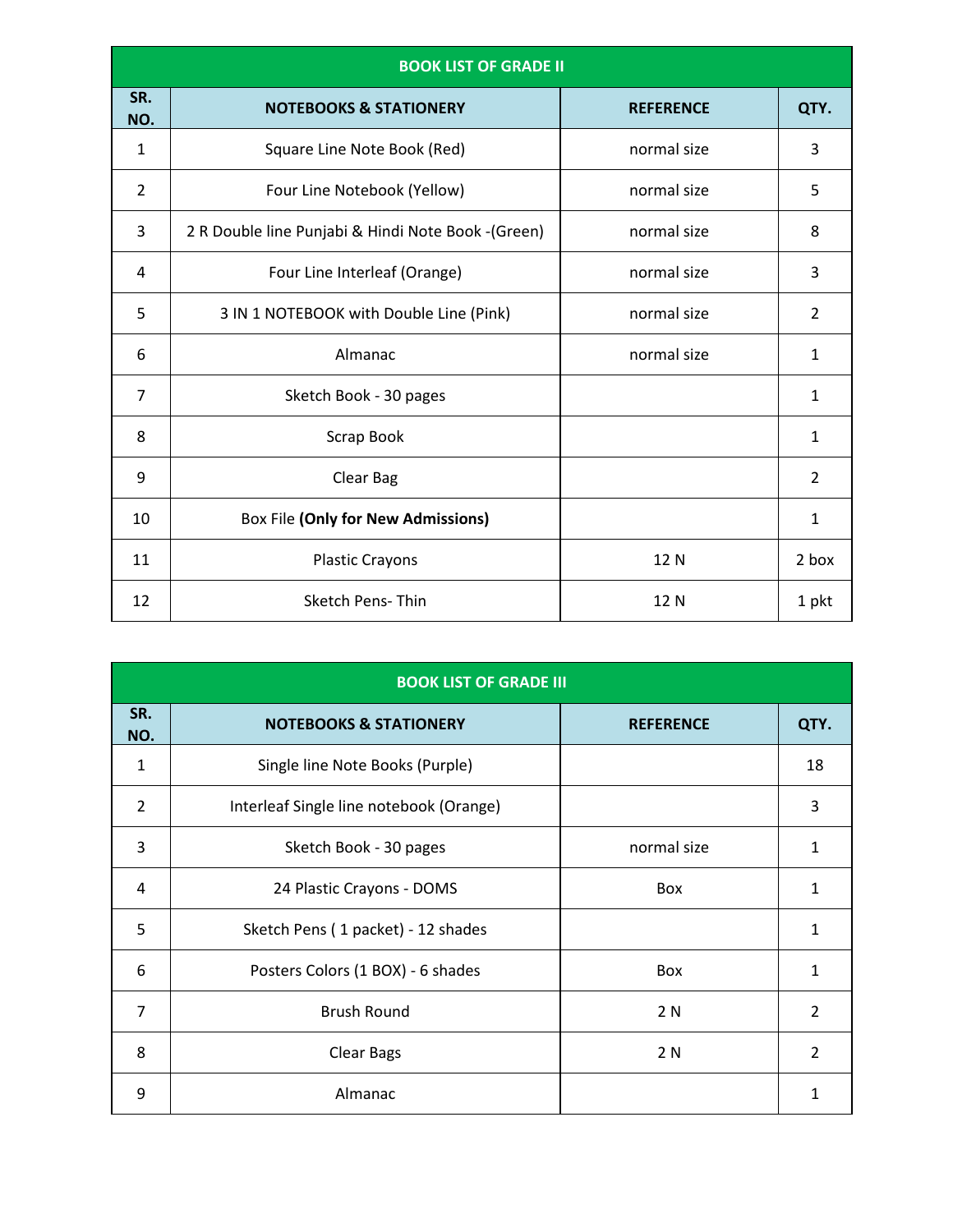|                | <b>BOOK LIST OF GRADE IV</b>         |                        |                |
|----------------|--------------------------------------|------------------------|----------------|
| SR.<br>NO.     | <b>NOTEBOOKS &amp; STATIONERY</b>    | <b>REFERENCE</b>       | QTY.           |
| $\mathbf{1}$   | Single line Note Books               | (Purple)               | 18             |
| $\overline{2}$ | Interleaf Notebooks with single line | (Orange)               | 3              |
| 3              | Sketch Book - 30 pages               | normal size            | 1              |
| 4              | Oil Pastels - 24 shades              | Box                    | $\mathbf{1}$   |
| 5              | <b>Sketch Pens</b>                   | (1 packet) - 12 shades | $\mathbf{1}$   |
| 6              | <b>Posters Colors</b>                | $(1$ BOX) - 6 shades   | $\mathbf{1}$   |
| $\overline{7}$ | Painting Brush Round                 | No. - 2, 4 (2 each)    | 4              |
| 8              | Geometry Box                         |                        | $\mathbf{1}$   |
| 9              | Clear bags                           |                        | $\overline{2}$ |
| 10             | <b>Thin Permanent Marker</b>         | <b>Black</b>           | 1              |
| 11             | Almanac                              |                        | $\mathbf{1}$   |
| 12             | <b>Brush Round</b>                   | 2N                     | 2              |

| <b>BOOK LIST OF GRADE V</b> |                                               |                  |              |
|-----------------------------|-----------------------------------------------|------------------|--------------|
| SR.<br>NO.                  | <b>NOTEBOOKS &amp; STATIONERY</b>             | <b>REFERENCE</b> | QTY.         |
| 1                           | Single line Note Books (Purple)               |                  | 18           |
| $\overline{2}$              | Interleaf Notebooks with single line (Orange) |                  | 3            |
| 3                           | Almanac                                       |                  | 1            |
| 4                           | Sketch Book - 30 pages                        | normal size      | 1            |
| 5                           | Oil Pastels - 24 shades                       | <b>Nox</b>       | 1            |
| 6                           | Sketch Pens 1 packet                          | 12N              | $\mathbf{1}$ |
| $\overline{7}$              | Posters Colors -1 BOX                         | 6N               | 1            |
| 8                           | <b>Clear Bags</b>                             |                  | 2            |
| 9                           | Graph notebook                                |                  | 1            |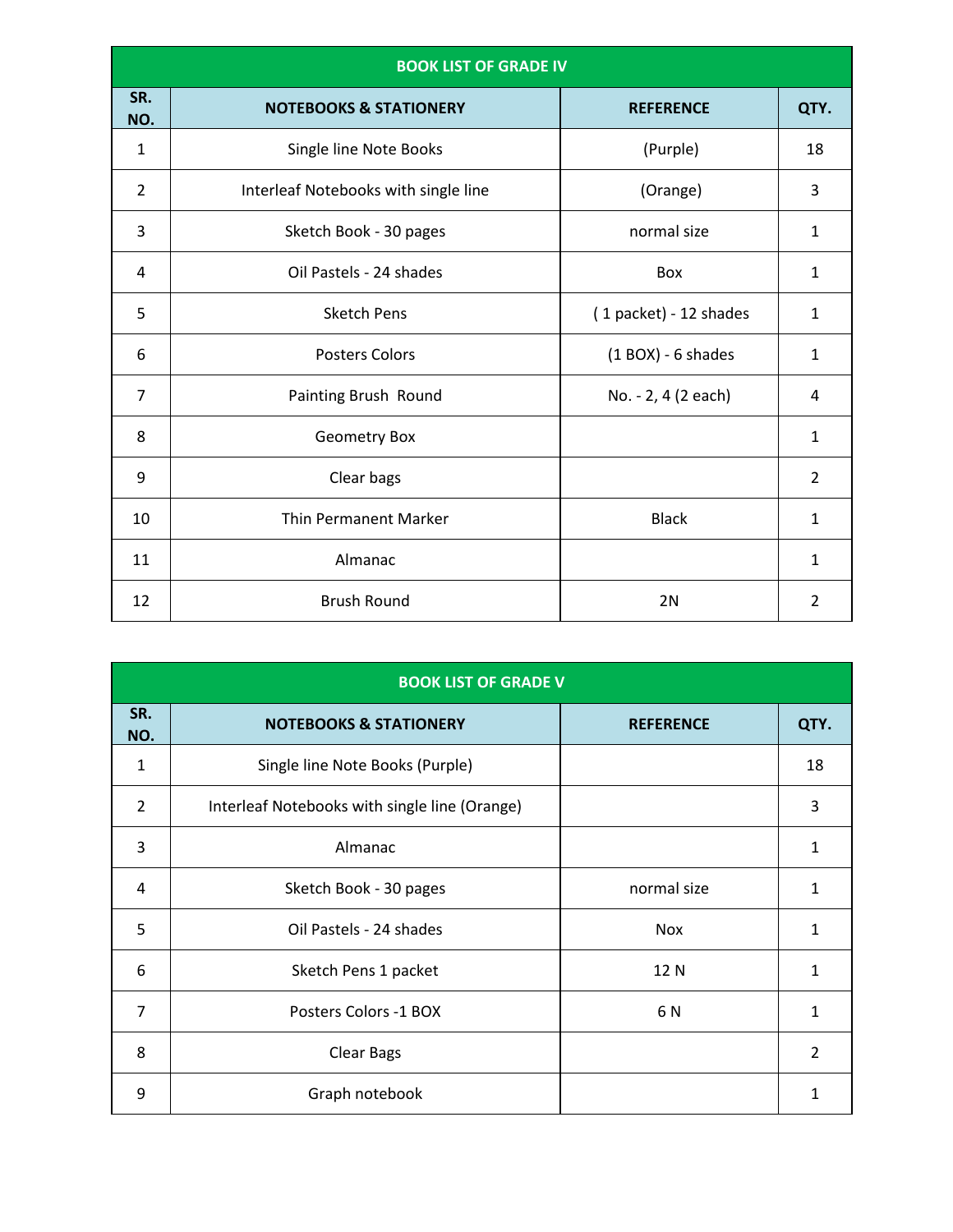| <b>BOOK LIST OF GRADE VI</b> |                                        |                  |                |
|------------------------------|----------------------------------------|------------------|----------------|
| SR.<br>NO.                   | <b>NOTEBOOKS &amp; STATIONERY</b>      | <b>REFERENCE</b> | QTY.           |
| $\mathbf{1}$                 | <b>LONG NOTEBOOKS</b>                  |                  | 20             |
| $\overline{2}$               | Almanac                                |                  | 1              |
| 3                            | Sketch Book -30 pages                  | medium size      | $\mathbf{1}$   |
| 4                            | Painting Brush (Round): 2, 4, 6, 8, 10 | 1 each           | 5              |
| 5                            | oil pastel colors - 24 shades          | Box              | $\mathbf{1}$   |
| 6                            | poster colors                          | 12 N             | 1 Box          |
| $\overline{7}$               | Clear Bags                             |                  | $\overline{2}$ |
| 8                            | <b>Bold Black Marker</b>               | 2 N              | $\overline{2}$ |
| 9                            | Graph note book                        |                  | $\mathbf{1}$   |
| 10                           | Sketch Pens 1 packet                   | 12 N             | 1              |

|                | <b>BOOK LIST OF GRADE VII</b>          |                    |                |  |
|----------------|----------------------------------------|--------------------|----------------|--|
| SR.<br>NO.     | <b>NOTEBOOKS &amp; STATIONERY</b>      | <b>REFERENCE</b>   | QTY.           |  |
| $\mathbf{1}$   | <b>LONG NOTEBOOKS</b>                  |                    | 20             |  |
| $\overline{2}$ | Almanac                                |                    | 1              |  |
| 3              | Sketch Book -30 pages                  | <b>Medium Size</b> | 1              |  |
| 4              | oil pastel colors                      | 12 N               | 1              |  |
| 5              | Poster Colours - 12 shades             | 12 N               | 1              |  |
| 6              | Water Colours - 12 shades              | 12 N               | 1 Box          |  |
| $\overline{7}$ | Clear Bags                             |                    | $\overline{2}$ |  |
| 8              | Painting Brush (Round): 2, 4, 6, 8, 10 | 1 each             | 5              |  |
| 9              | Sketch Pens 1 packet                   | 12 N               | 1              |  |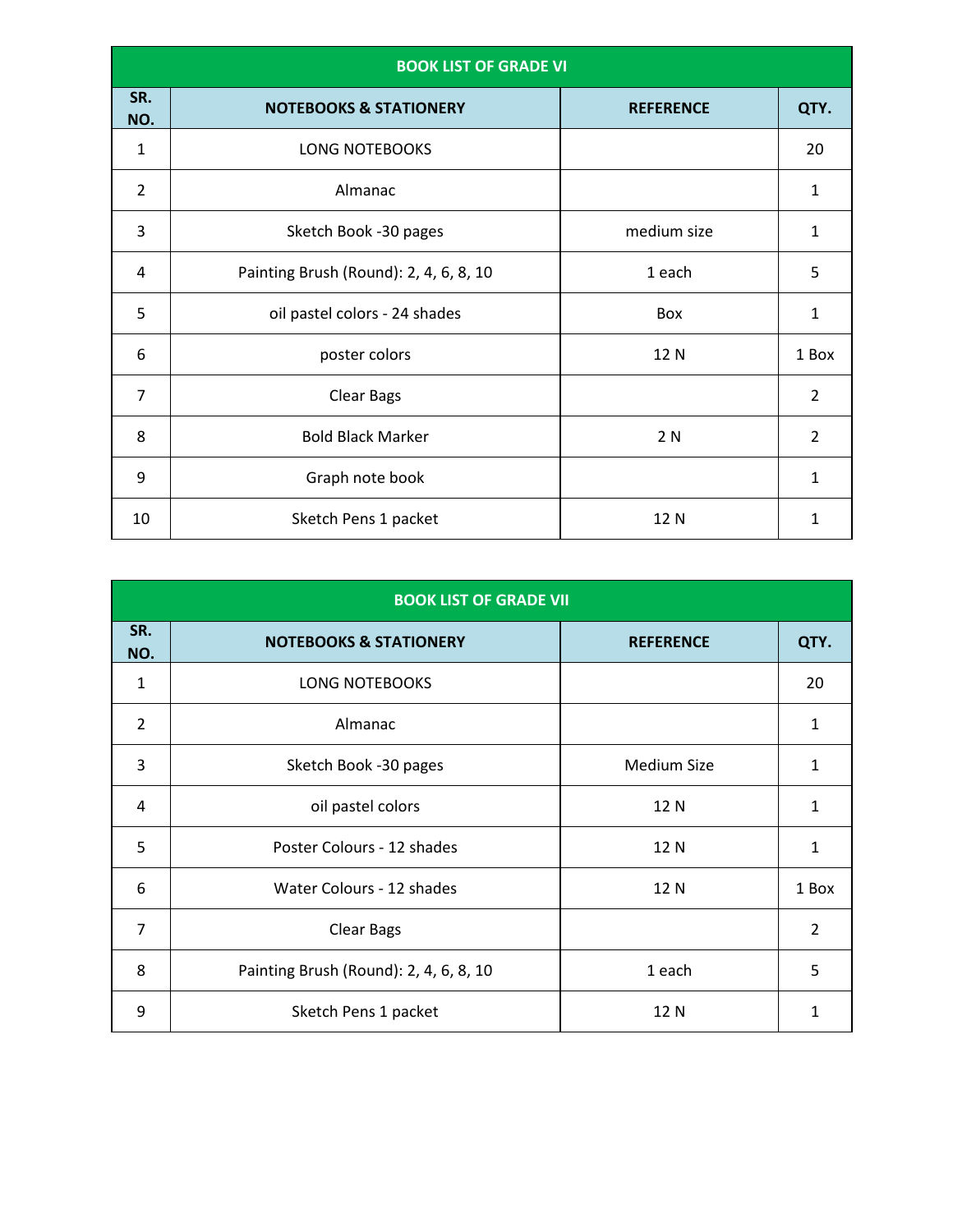| <b>BOOK LIST OF GRADE VIII</b> |                                        |                  |                |
|--------------------------------|----------------------------------------|------------------|----------------|
| SR.<br>NO.                     | <b>NOTEBOOKS &amp; STATIONERY</b>      | <b>REFERENCE</b> | QTY.           |
| $\mathbf{1}$                   | <b>LONG NOTEBOOKS</b>                  |                  | 20             |
| $\overline{2}$                 | Almanac                                |                  | 1              |
| 3                              | Sketch Book -30 pages                  | medium size      | 1              |
| 4                              | oil pastel colors                      | 12N              | 1              |
| 5                              | Poster Colours - 12 shades             | 12N              | 1              |
| 6                              | Water Colours - 12 shades              | 12N              | 1 Box          |
| $\overline{7}$                 | <b>Clear Bags</b>                      |                  | $\overline{2}$ |
| 8                              | Painting Brush (Round): 2, 4, 6, 8, 10 | 1 each           | 5              |
| 9                              | Sketch Pens 1 packet                   | 12 N             | 1              |

| <b>BOOK LIST OF GRADE IX</b> |                                        |                  |                |  |
|------------------------------|----------------------------------------|------------------|----------------|--|
| SR.<br>NO.                   | <b>NOTEBOOKS &amp; STATIONERY</b>      | <b>REFERENCE</b> | QTY.           |  |
| $\mathbf{1}$                 | LONG NOTEBOOKS                         |                  | 20             |  |
| $\overline{2}$               | Sketch Book -30 pages                  | medium size      | 1              |  |
| 3                            | oil pastel colors                      | 12 N             | 1              |  |
| 4                            | Poster Colours - 12 shades             | 12 N             | 1              |  |
| 5                            | Water Colours - 12 shades              | 12 N             | 1 Box          |  |
| 6                            | <b>Clear Bags</b>                      |                  | $\overline{2}$ |  |
| $\overline{7}$               | Painting Brush (Round): 2, 4, 6, 8, 10 | 1 each           | 5              |  |
| 8                            | Almanac                                |                  | $\mathbf{1}$   |  |
| 9                            | Sketch Pens 1 packet                   | 12 N             | 1              |  |